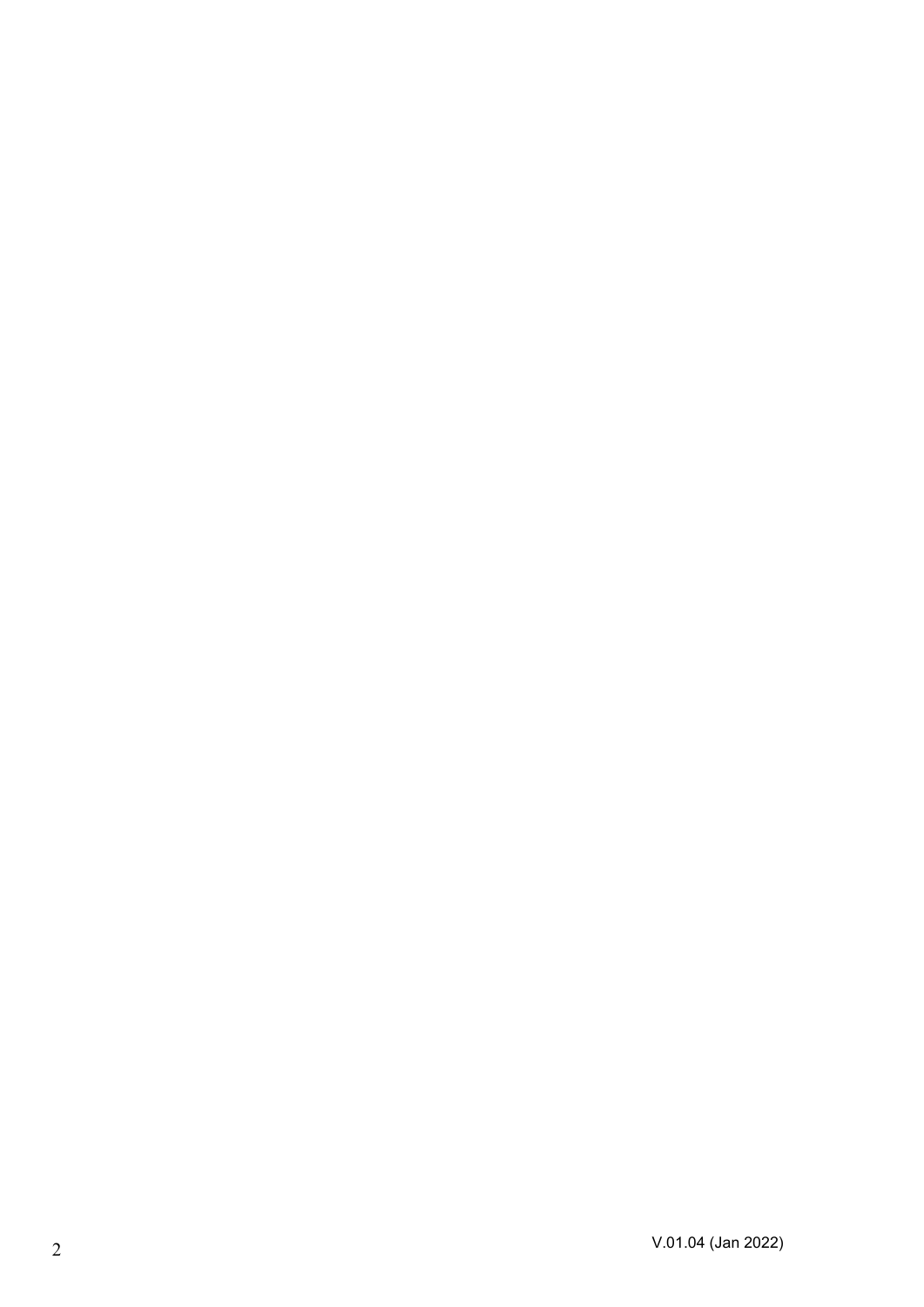| <b>Contents</b>                                                                                                                                                                              | <b>Page Number</b>                           |  |
|----------------------------------------------------------------------------------------------------------------------------------------------------------------------------------------------|----------------------------------------------|--|
| Preface                                                                                                                                                                                      | 03                                           |  |
| Introduction                                                                                                                                                                                 | 04                                           |  |
| <b>Safety Inspections</b>                                                                                                                                                                    | 05                                           |  |
| Assets for Inspection                                                                                                                                                                        | 05                                           |  |
| <b>Service Users</b>                                                                                                                                                                         | 05                                           |  |
| <b>Survey Network</b><br>Motorways<br><b>Classified Roads</b><br><b>Unclassified Roads</b><br>Footways<br><b>Cycle Routes</b><br><b>Town Centres</b><br><b>Subways and Footbridges</b>       | 06<br>06<br>06<br>06<br>06<br>06<br>06<br>06 |  |
| <b>Network Hierarchy</b><br>Carriageway-<br>Table 1<br>Footway<br>Table 2<br>Cycle Route -<br>Table 3                                                                                        | 06<br>07-09<br>10<br>11                      |  |
| <b>Inspection Frequency</b><br>Table 4                                                                                                                                                       | 12<br>$13 - 14$                              |  |
| Risk based approach (RBA)<br>Defect Risk Assessment<br><b>Risk Evaluation</b><br><b>Risk Impact</b><br><b>Risk probability</b><br><b>Risk Factor and Management</b><br>Risk matrix - Table 5 | 15<br>15<br>15<br>15<br>15<br>16<br>16       |  |
| <b>Defect Category</b>                                                                                                                                                                       | 16                                           |  |
| Defect Response Times and<br>Works Order Priorities - Table 6                                                                                                                                | 17                                           |  |
| 18<br>Investigatory /Notification Levels - Table 7                                                                                                                                           |                                              |  |
| 19<br>Photographs                                                                                                                                                                            |                                              |  |
| <b>Inspector Qualifications &amp; Training</b><br>20                                                                                                                                         |                                              |  |
| 21<br><b>Glossary of Terms</b>                                                                                                                                                               |                                              |  |
| Acknowledgements                                                                                                                                                                             | 21                                           |  |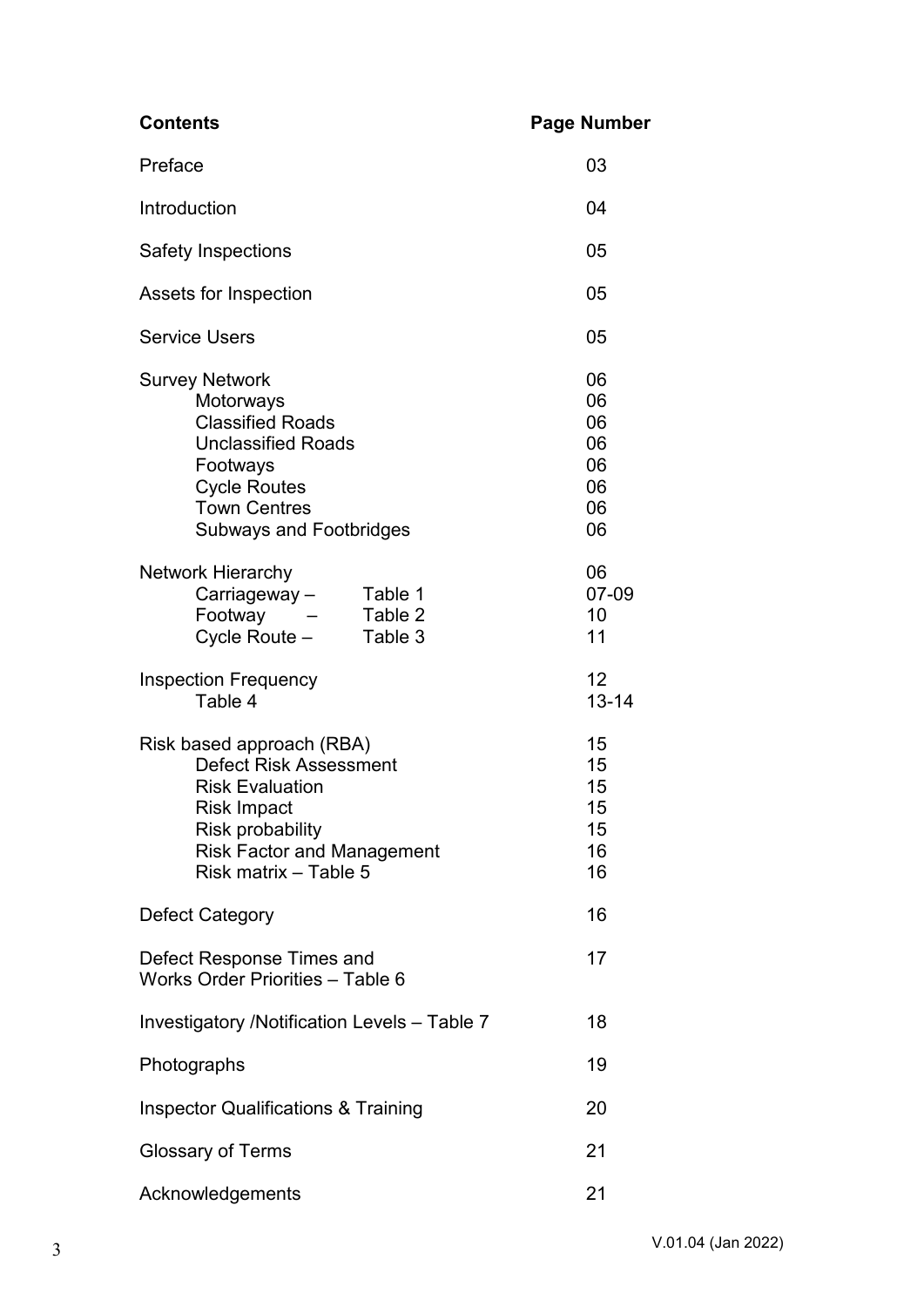# **Preface**

This policy document only applies to adopted highways and will be reviewed and updated if required within a two yearly cycle reflective of Well-Managed Highway Infrastructure (WMHI) revisions, legislative changes and advice, safe working practice reviews and changes to the Council's position on highway inspections.

Note:- This Policy statement should be read in conjunction with the operational highway inspection process and guidance contained within the **Highway Safety Inspection Manual** (HSIM).

| <b>Version</b> | <b>Date</b> | <b>Purpose</b>    | <b>Name</b> | <b>Designation</b>                |
|----------------|-------------|-------------------|-------------|-----------------------------------|
| 01.01          | Sept 2016   | <b>New Policy</b> | D. Snell    | Senior Engineer Highways Routine  |
|                |             |                   |             | Maintenance                       |
| 01.01          | 29/03/17    | Approval of new   | J. Blackham | Portfolio Holder for Regeneration |
|                |             | policy            |             | and Environment                   |
| 01.02          | Sept 2018   | 2 year policy     | D. Snell    | Senior Engineer Highways Routine  |
|                |             | review            |             | Maintenance                       |
| 01.02          | 11/03/19    | Approval of       | J. Blackham | Portfolio Holder for Regeneration |
|                |             | reviewed policy   |             | and Environment                   |
| 01.03          | Oct 2020    | Review deferred   | D.Snell     | Senior Engineer Highways Routine  |
|                |             | due to COVID      |             | Maintenance                       |
| 01.04          | Jan 2022    | 2 year policy     | A.Allen     | Senior Engineer Highways Routine  |
|                |             | review            |             | Maintenance                       |
| 01.04          | 21/04/22    | Approval of       | J.Blackham  | Portfolio Holder for Highway      |
|                |             | reviewed policy   |             | Infrastructure and Enforcement    |

This Policy has been developed with the guidance of the CoPHMM and WMHI (AcoP) a review shall take place within a 2 yearly cycle.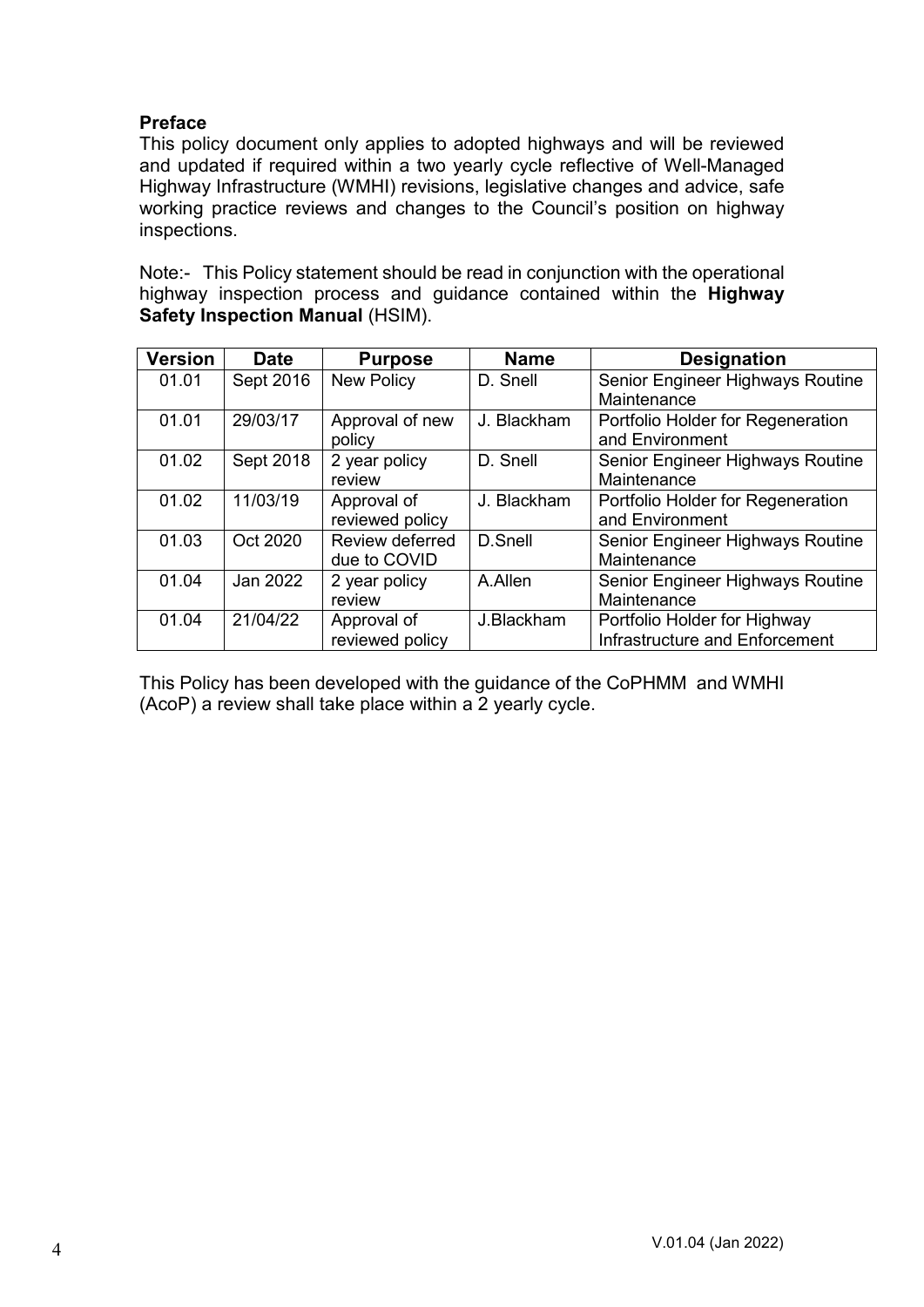#### **Introduction**

Doncaster Council has a statutory duty under Section 41 (1) of the Highways Act 1980 to maintain the highway.

*"The authority who are, for the time, being the highway authority for a highway maintainable at public expense are under a duty to maintain the highway subject to subsections (2) and (4)".*

This duty of maintenance is further expanded upon in the Well-Managed Highway Infrastructure - A Code of Practice (WMHI) with particular reference to Section A.5.4.1 of the CoP–Inspections and Surveys which states…

Establishment of an effective regime of inspection, survey and recording is the most crucial component of highway infrastructure maintenance. The characteristics of the regime including types and frequency of inspection, items to be recorded and nature of response should be defined following an assessment of the relative risks associated with potential circumstances of location, agreed level of service and condition. These should be set in the context of the authorities' overall asset management strategy.

"Authorities are not statutorily obliged to undertake inspections of all highway elements under all of these categories, but are strongly advised to undertake at least safety inspections in accordance with the principles of this Code." (WMHI)

By adopting the principles of the WMHI Local authorities are able to support a defence under Section 58 of the Highways Act 1980 and equivalent legislation within the Devolved Administrations. This requires that a court shall have regard to "*whether the highway authority knew or could reasonably be expected to know that the condition of the part of the highway to which the action related was likely to cause danger to users of the highway*".

Whilst the WMHI and CoPHMM provides guidance they recognise the need for reasonable local discretion and diversity reflective of regional differences and allows adaptations based on a consideration of local circumstances. The principle of this Code is that highway authorities will adopt a risk-based approach in accordance with local needs, priorities and affordability. This is consistent with ISO 55000, which states that "asset management translates the organisation's objectives into asset-related decisions, plans and activities, using a risk based approach." The Code will not therefore outline any minimum or default standards, but includes guidance and advice to support development of local levels of service.

It is against the above guidance and legislative backdrop that Doncaster Councils' Highway Safety Inspection Policy (HSIP) is hereby determined and applied by working with the guidance of the WMHI (ACoP) and CoPHMM, adopting local variations reflective of legislative and operational constraints and requirements.

Doncaster Councils' Highway Inspections are visual inspections undertaken in accordance with the appropriate risk assessments. They are designed to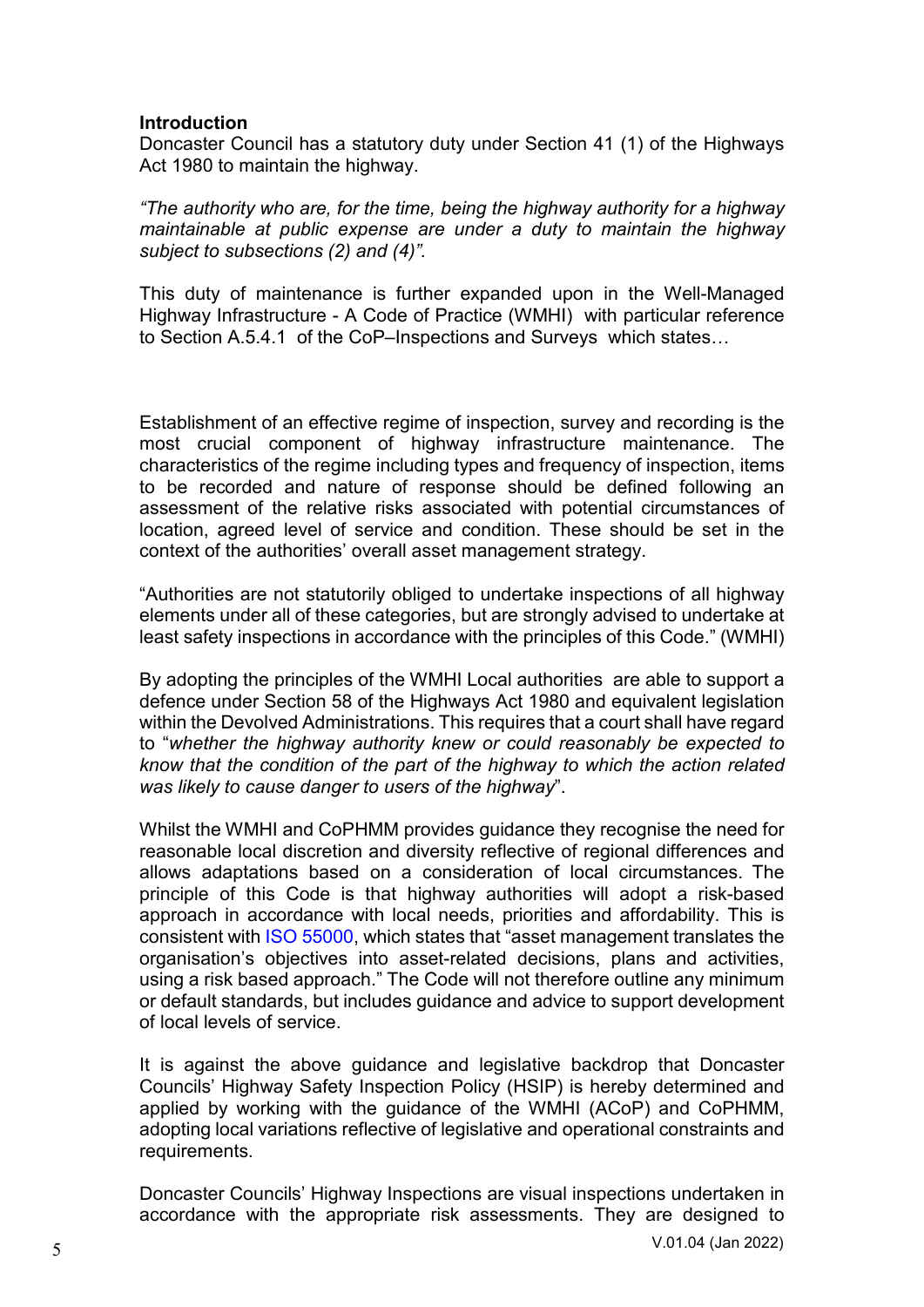provide complete, accurate and timely information, as far as is reasonably practicable, on the safety maintenance needs of the highway network and its ancillary assets based on site observations and measurements. These are applied through a process of risk evaluation reflective of the characteristics of the defect, the local environment and network usage (Risk Based Approach – RBA).

This Policy supports Doncaster Councils' Highway Asset Management Strategy.

Regard is given in this Policy to the recommendations within the Highways Maintenance Efficiency Programme (HMEP).

#### **Safety Inspections**

These form a key aspect for managing highways liabilities and risks. They are core to the immediate and continued safety of the highways user and are designed to capture and address defects that are likely to create a danger or cause serious inconvenience.

They may be undertaken from a slow moving vehicle or on foot. Inspections will be carried out to a defined programme reflective of hierarchy and frequency.

#### **Assets for Inspection**

Highways assets take on many forms inclusive of the adopted carriageway, footway/cycleway, verge areas and a wide array of other assets that these features accommodate. These ancillary assets include street furniture, bollards, fencing, street lighting, drainage, traffic and transportation assets, utility apparatus, etc.

Any physical entity that is located within or adjacent to the adopted highway, whether it is under the ownership and responsibility of the Council or owned and maintained by others, offers the potential for damage, deterioration or failure over the course of time.

Doncaster Council is a responsible and accountable Highway Authority. All such assets are of interest to us during highway safety inspections in order to maintain the safety, serviceability and sustainability of the highway network.

#### **Service Users**

Doncaster Councils' maintenance of the highway network is reflective of several factors that promote its safety and continued serviceability.

Users have different mobility and transportation needs with varying aspirations and expectations so the outcome of the highway safety inspection and its associated maintenance actions should reflect the needs of these disparate user groups, for example,

• Motorist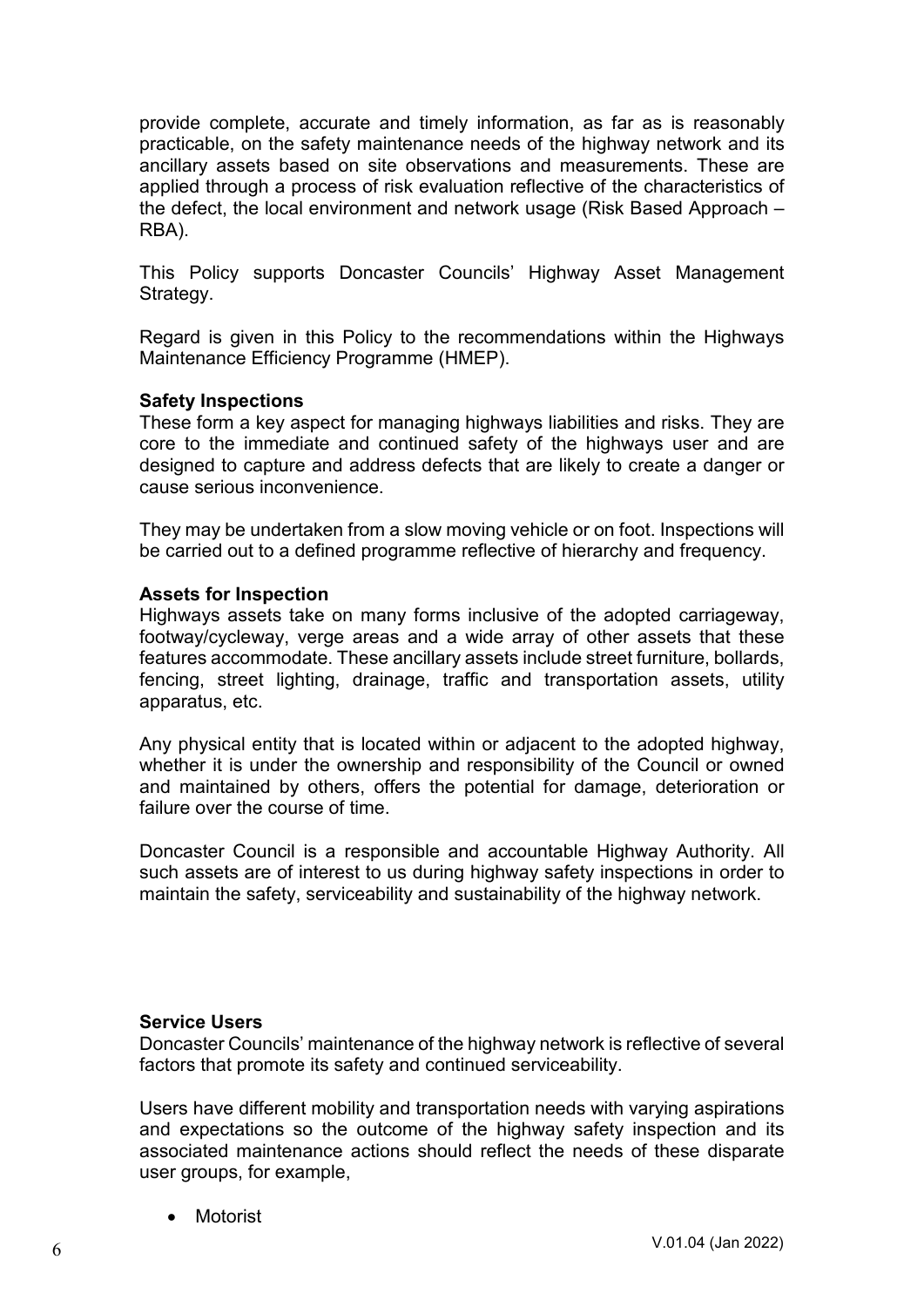- Pedestrian
- Cyclist
- Mobility user, physically and visually impaired
- Elderly citizen

#### **Survey Network**

Doncaster's highway network for inspection comprises circa 1750km roads, 1800km footways and 55km cycleways. Valued at around £2bn, it is the Councils' most valuable public asset.

#### **Network Hierarchy**

Doncaster Councils highway network is defined by 'hierarchy' based on guidance from the WMHI. Highway safety inspections are programmed reflective of the hierarchies shown below:-

#### Motorways and Trunk Roads:-

Doncaster Council has no ownership or maintenance responsibility for Motorways or Trunk Roads within the Borough. These Hierarchy 1 and 2 roads, respectively, are the responsibility of National Highways.

#### Classified Roads:-

The A, B and C class roads are predominately found within road hierarchies 2b, 3a and 3b and cover both urban and rural lengths of network. These classified roads carry both traffic travelling between urban centres and that passing through the borough.

#### Unclassified Roads:-

The urban and rural unclassified roads are predominately assigned road hierarchies 4a, 4b, 5 or 6. The nature and use of these roads are wide scoping and carry a large variety of traffic.

#### Footways:-

Footways, reflective of their usage and location, may be assigned footway hierarchies 1a, 1, 2, 3 or 4.

#### Cycle Routes:-

Cycle routes, reflective of their usage and location, may be assigned cycleway hierarchies A, B or C.

#### Town Centres:-

An area designated as a 'Town Centre' can encompass a variety of hierarchies.

Subways and Footbridges:-

These are assigned hierarchy 13A and 13B respectively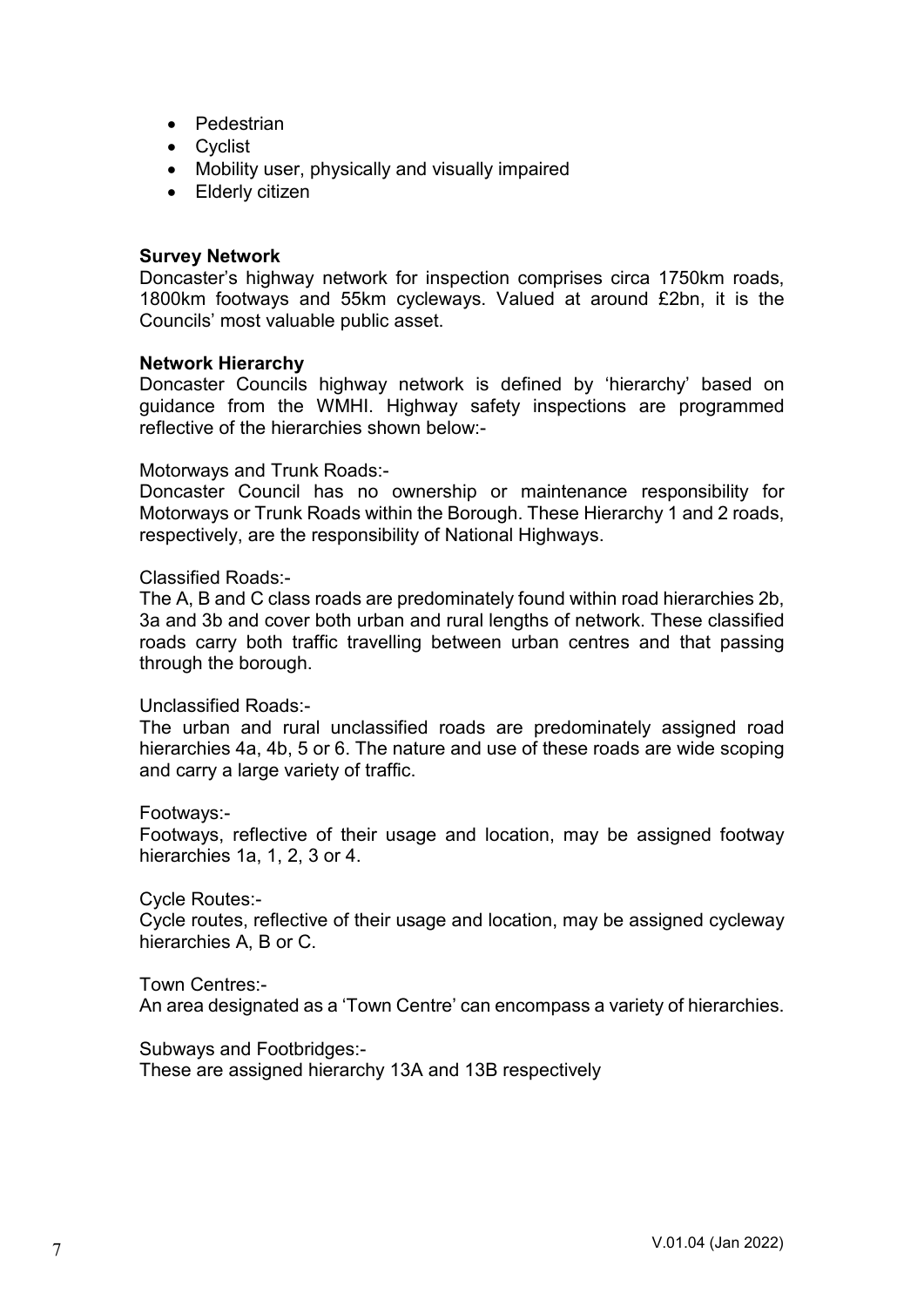| Table 1                                    |                                                                              |                                                            |                                                                                                                                                                                          |                                                                                                                                                             |
|--------------------------------------------|------------------------------------------------------------------------------|------------------------------------------------------------|------------------------------------------------------------------------------------------------------------------------------------------------------------------------------------------|-------------------------------------------------------------------------------------------------------------------------------------------------------------|
| <b>Doncaster MBC Carriageway Hierarchy</b> |                                                                              |                                                            |                                                                                                                                                                                          |                                                                                                                                                             |
| Carriageway<br><b>Hierarchy</b>            | <b>Hierarchy</b><br><b>Description</b>                                       | <b>Type of Road</b><br><b>General Description</b>          | <b>Network Coverage</b>                                                                                                                                                                  | <b>Network Interpretation</b>                                                                                                                               |
| 1                                          | Motorway                                                                     | Limited access motorway<br>regulations apply               | No Motorways are maintained by<br><b>Doncaster Council</b>                                                                                                                               | N/A                                                                                                                                                         |
| $\overline{2}$                             |                                                                              |                                                            | No Trunk Roads are maintained<br>by Doncaster Council                                                                                                                                    | N/A                                                                                                                                                         |
| Strategic<br>Route<br>2 <sub>b</sub>       | Trunk and some Principal 'A'<br>roads between Primary<br><b>Destinations</b> | Principal Route Network (PRN)<br>and other defined A Roads | Routes for fast moving long distance<br>traffic with little frontage access or<br>pedestrian traffic. Speed<br>limits are<br>usually in excess of 40 mph and there are<br>few junctions. |                                                                                                                                                             |
|                                            |                                                                              |                                                            |                                                                                                                                                                                          | Pedestrian<br>crossings<br>either<br>are<br>segregated<br>or controlled and<br>parked<br>vehicles are generally prohibited.                                 |
| 3a                                         | Inter-Primary Links.<br>Main<br><b>Distributor</b><br>traffic                | Major Urban Network and                                    | <b>Remaining A Roads</b>                                                                                                                                                                 | Routes between Strategic Routes and<br>linking urban centres to the strategic<br>network with limited frontage access.                                      |
|                                            |                                                                              | Short - medium distance                                    | Defined B Roads<br>Defined C Roads<br><b>Defined Unclassified Link Roads</b>                                                                                                             | In urban areas speed limits are usually 40<br>mph or less, parking is restricted at peak<br>times and there are positive measures for<br>pedestrian safety. |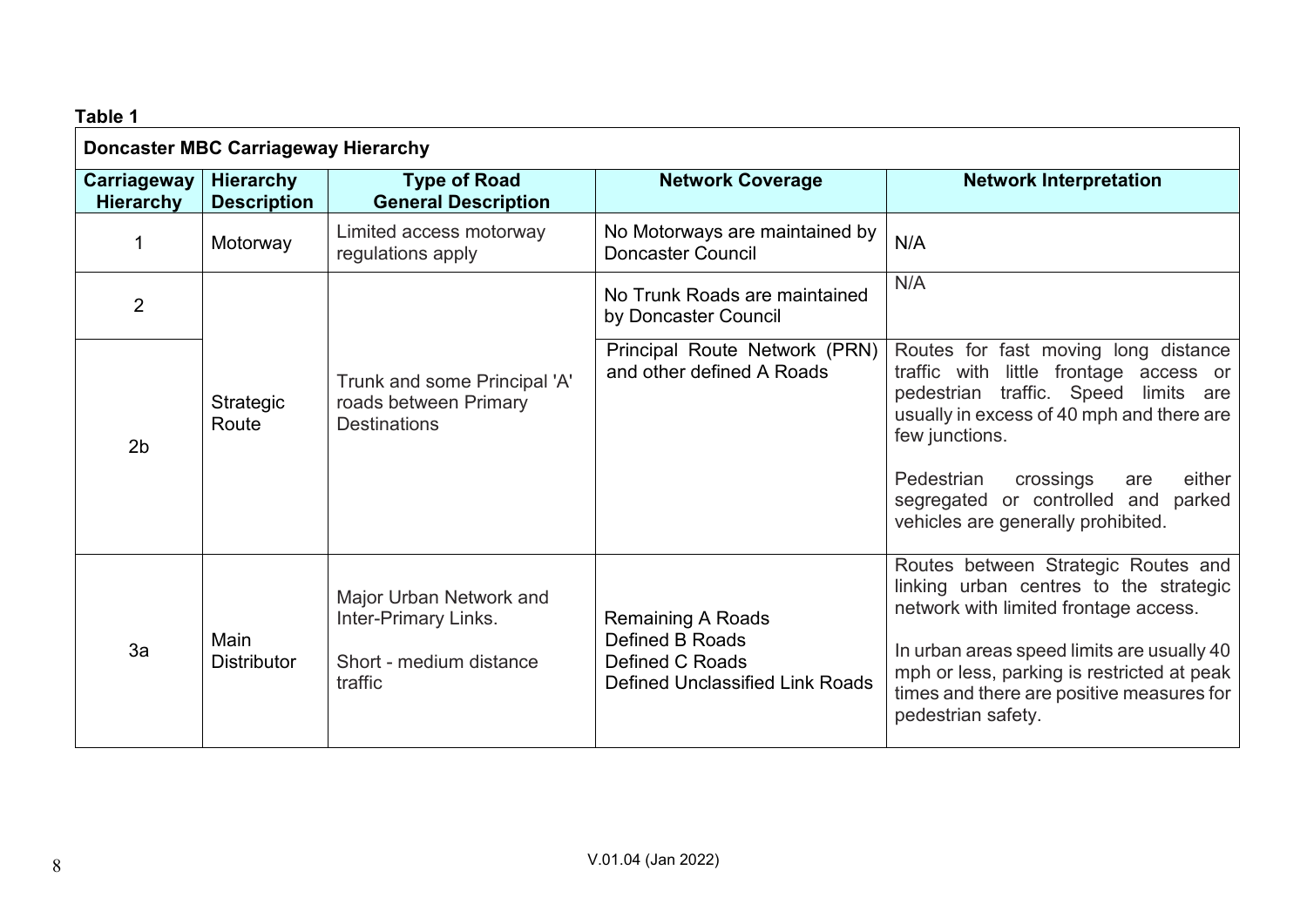| 3 <sub>b</sub> | Secondary<br><b>Distributor</b> | Classified roads (B and C<br>class) and unclassified urban<br>bus routes carrying local<br>traffic with frontage access<br>and frequent junctions | <b>Remaining B Roads</b><br>Defined C Roads<br>Defined Unclassified Link Roads                                                        | In rural areas these roads link the larger<br>villages and HGV generators to the<br>Strategic and Main Distributor Network.<br>In built up areas these roads are<br>generally link roads with significant bus<br>and HGV usage (typically 75+ per day)<br>and/or carrying local through traffic. They<br>often have 30 mph speed limits and high<br>localised levels of pedestrian activity with<br>some pedestrian crossing<br>facilities<br>including zebra crossings.<br>On-street<br>parking<br>is<br>generally<br>unrestricted except for safety reasons.                                                       |
|----------------|---------------------------------|---------------------------------------------------------------------------------------------------------------------------------------------------|---------------------------------------------------------------------------------------------------------------------------------------|----------------------------------------------------------------------------------------------------------------------------------------------------------------------------------------------------------------------------------------------------------------------------------------------------------------------------------------------------------------------------------------------------------------------------------------------------------------------------------------------------------------------------------------------------------------------------------------------------------------------|
| 4a             | <b>Link Road</b>                | Roads linking between the<br><b>Main and Secondary</b><br><b>Distributor Network with</b><br>frontage access and frequent<br>junctions            | Defined C Roads<br>Unclassified urban link roads<br>through residential estates and<br>selected rural link roads between<br>villages. | In rural areas these roads link the smaller<br>villages to the distributor roads and they<br>can be of varying width and not always<br>capable of carrying two-way traffic.<br>In urban areas they are link roads in<br>residential areas or industrial roads often<br>with 30 mph speed limits with largely<br>uncontrolled<br>parking<br>and<br>random<br>pedestrian movements. They often carry<br>bus traffic and some HGV's and provide<br>connectivity from the residential 4b<br>estate roads to the main road network.<br>On-street<br>parking<br>generally<br>is<br>unrestricted except for safety reasons. |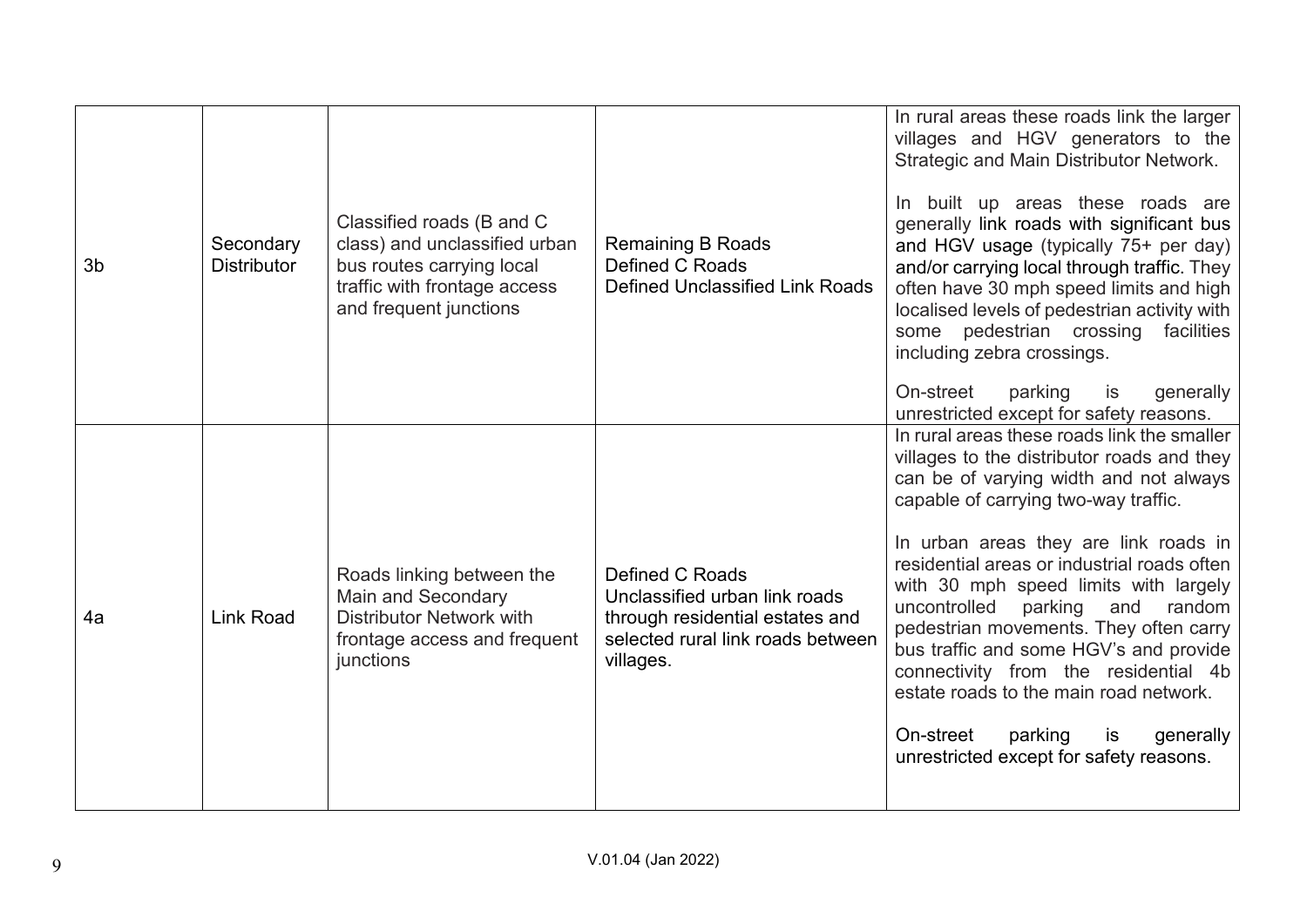| 4b | Local Access<br>Roads |                              |                          | In rural areas these roads serve small<br>settlements and provide access to |
|----|-----------------------|------------------------------|--------------------------|-----------------------------------------------------------------------------|
|    |                       |                              | Remaining road network   | individual properties, farms and land.                                      |
| 5. | Rural                 |                              | comprising of:-          | They may be only single lane width and                                      |
|    | Unclassified          |                              |                          | are generally unsuitable to carry frequent                                  |
|    | Roads                 | Roads serving limited        | <b>Remaining C Roads</b> | HGV traffic.                                                                |
|    |                       | numbers of properties        | Residential urban estate |                                                                             |
| 6  | Service/Back          | carrying only access traffic | roads                    | usually<br>they are<br>urban areas<br>In.                                   |
|    | Roads                 |                              | Rural unclassified roads | residential streets, loop roads, cul-de-                                    |
|    |                       |                              | Service/back roads       | sacs or rear access roads and are not                                       |
|    |                       |                              |                          | primarily intended or designed to                                           |
|    |                       |                              |                          | frequently carry PSV's or HGV's.                                            |
|    |                       |                              |                          |                                                                             |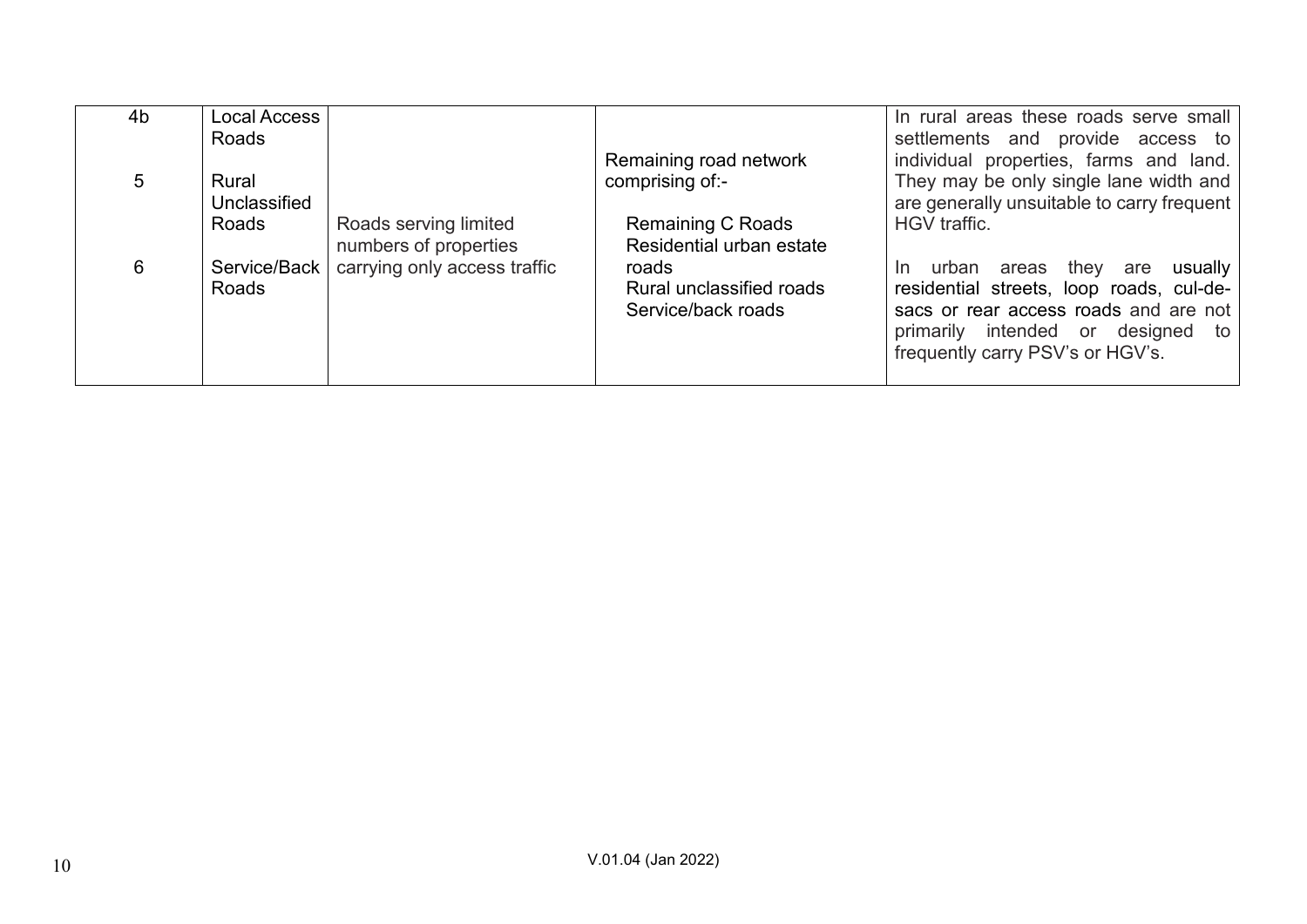# **Table 2**

| <b>Doncaster MBC Footway Hierarchy</b> |                                        |                                                                                                            |                                                                                                                        |
|----------------------------------------|----------------------------------------|------------------------------------------------------------------------------------------------------------|------------------------------------------------------------------------------------------------------------------------|
| <b>Footway Hierarchy</b>               | <b>Hierarchy</b><br><b>Description</b> | <b>Description</b>                                                                                         | Interpretation                                                                                                         |
| 1 (a)                                  | Prestige Walking<br>Route              | Very busy areas of towns and<br>cities with high public space<br>and street scene contribution.            | None designated within Doncaster Borough.                                                                              |
|                                        | <b>Primary Walking</b><br>Route        | Busy urban shopping and<br>business areas and main<br>pedestrian routes.                                   | Busy urban shopping and business areas<br>with main pedestrian routes and often<br>restricted vehicular access.        |
| $\overline{2}$                         | Secondary<br><b>Walking Route</b>      | Medium usage routes through<br>local areas feeding into<br>primary routes, local shopping<br>centre's etc. | Medium usage, shopping outlets 8+ units<br>within<br>100m radius,<br>footways<br>>500<br>pedestrian movements per day. |
| 3                                      | <b>Link Footway</b>                    | Linking local access footways<br>through urban areas and busy<br>rural footways.                           | Other routes, routes linking estates to urban<br>shops, churches, cemeteries etc.                                      |
| 4                                      | <b>Local Access</b><br>Footway         | Footways associated with low<br>usage, short estate roads to<br>the main routes and cul-de-<br>sacs.       | All other footways.                                                                                                    |
| 13A                                    | Subways                                | Highway underpass                                                                                          | Non-vehicular underpass                                                                                                |
| 13A                                    | Footbridges                            | Purpose built structure                                                                                    | Non-vehicular use                                                                                                      |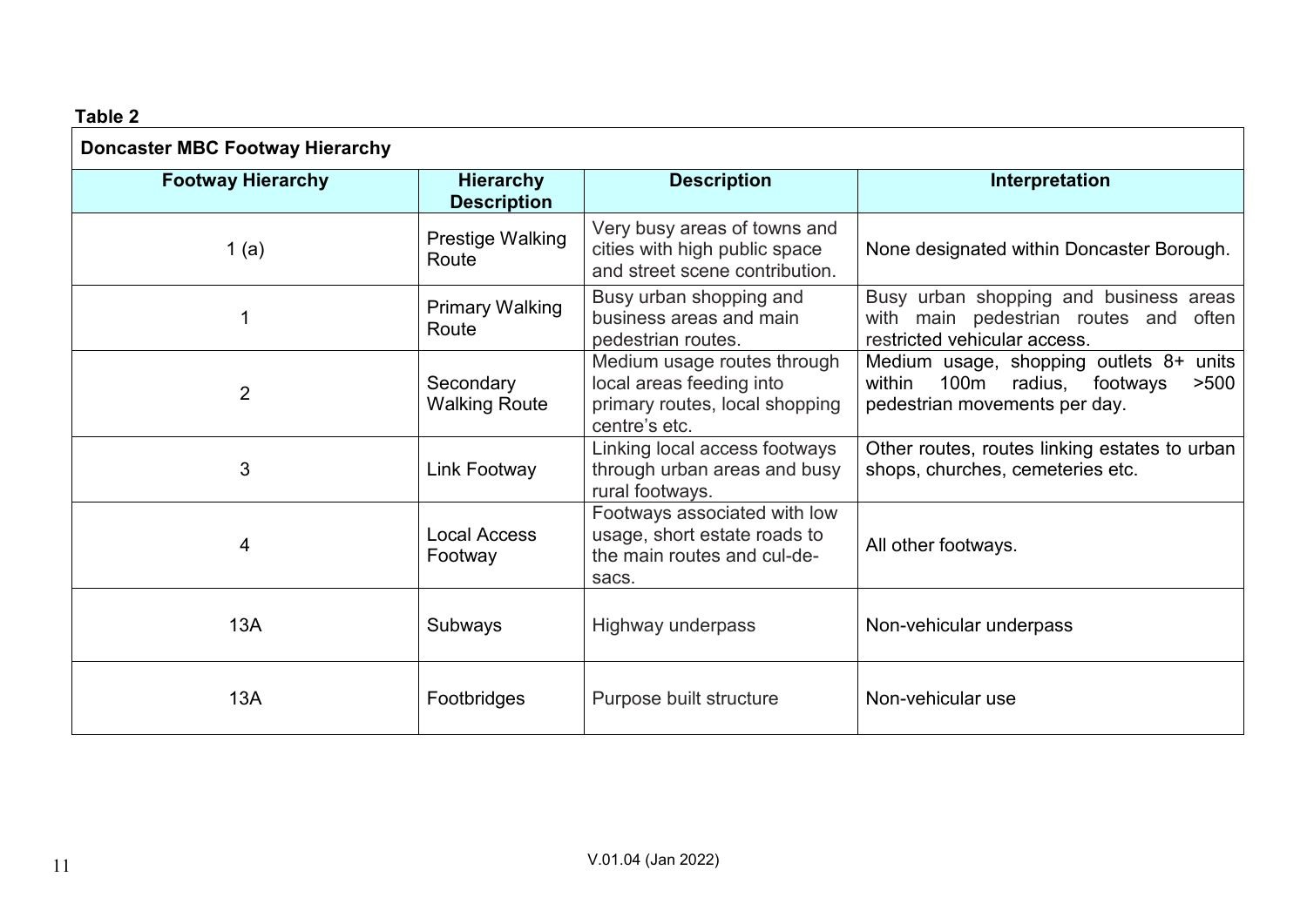| Table 3                      |                                                                                                                                                                                                                                                        |
|------------------------------|--------------------------------------------------------------------------------------------------------------------------------------------------------------------------------------------------------------------------------------------------------|
|                              | <b>Doncaster MBC Cycle Route Hierarchy</b>                                                                                                                                                                                                             |
| <b>Hierarchy</b><br>Category | <b>Description</b>                                                                                                                                                                                                                                     |
| A                            | Cycle lane forming part of the carriageway, commonly 1.5 metre strip adjacent to the nearside kerb.<br>Cycle gaps at road closure point (no entries allowing cycle access).                                                                            |
| B                            | Cycle track, a highway route for cyclists not contiguous with the public footway or carriageway.<br>Shared cycle/pedestrian paths, either segregated by a white line or other physical segregation, or un-segregated.                                  |
| C                            | Cycle trails, leisure routes through open spaces.<br>These are not necessarily the responsibility of the highway authority, but may be maintained by an authority<br>under other powers or duties.<br>This hierarchy is not covered under this policy. |

# V.01.04 (Jan 2022) 12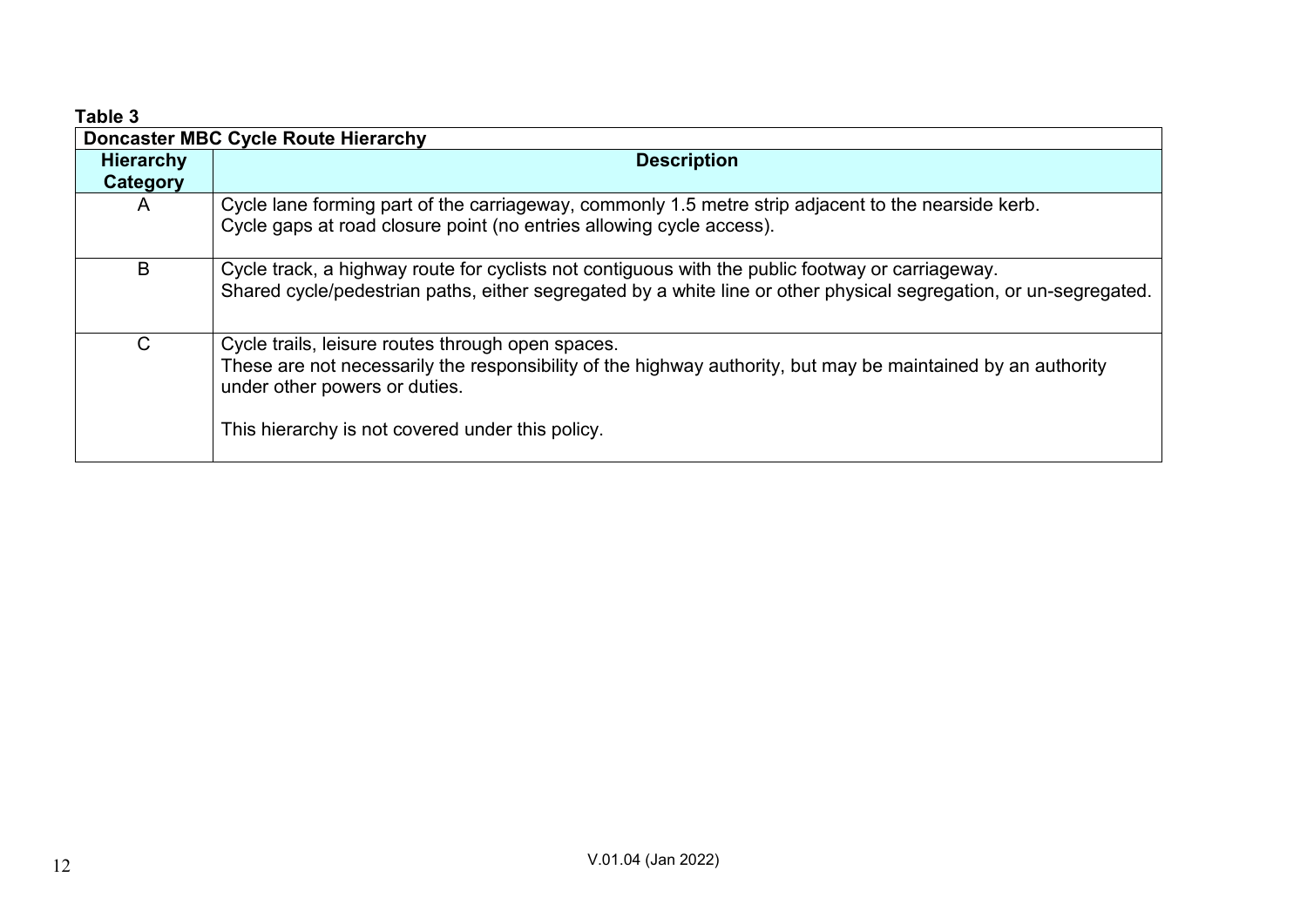#### **Inspection Frequency**

Doncaster Councils inspection frequency is based on hierarchy. Whilst the WMHI provides guidance on the hierarchy description it does not give any guidance or recommendation on how often but does state:

A network hierarchy, or a series of related hierarchies, should be defined which include all elements of the highway network, including carriageways, footways, cycle routes, structures, lighting and rights of way. The hierarchy should take into account current and expected use, resilience, and local economic and social factors such as industry, schools, hospitals and similar as well as the desirability of continuity and of a consistent approach for walking and cycling.

"Assignment of a carriageway to a particular category is a matter for local discretion",

"Footway hierarchy should be determined by functionality and scale of use"

Cycle routes "are categorised not by use or functionality but by location, which reflects the differing risks associated with shared, partially segregated and fully segregated cycle routes."

Circumstances outside our control e.g. weather conditions or network availability, may result in highway inspections not being carried out on their due date. Doncaster Council considers the following delays to be reasonable:-

| <b>Tolerance</b>            |
|-----------------------------|
| + 1 week (5 working days)   |
| + 2 weeks (10 working days) |
| + 3 weeks (15 working days) |
| + 4 weeks (20 working days) |
|                             |

The tolerances above refer to Mon-Fri excluding Bank Holidays.

Table 4 provides Doncaster Councils' highway safety inspection frequencies.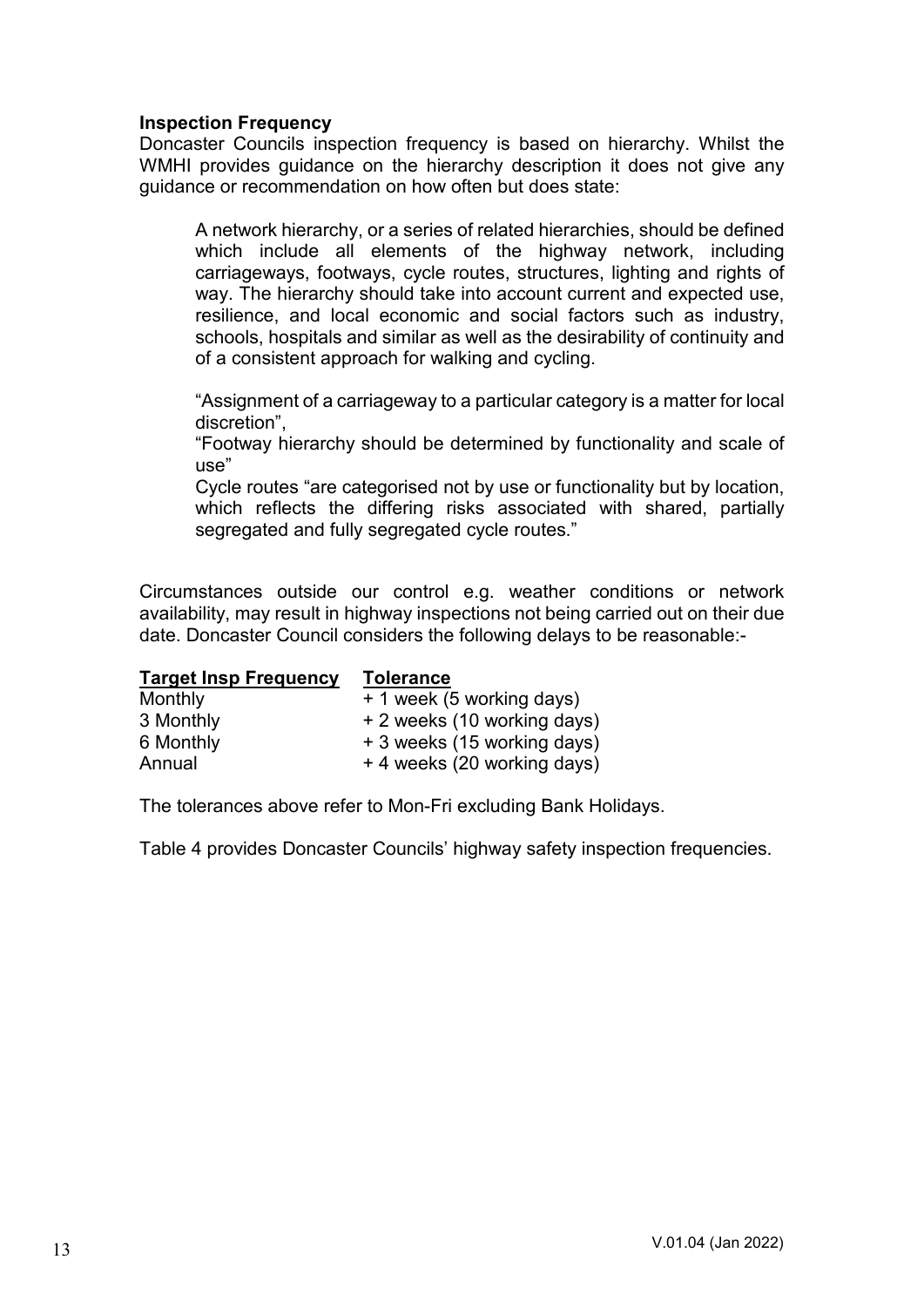# **Table 4**

| <b>Feature</b>               | <b>Hierarchy</b> | <b>Description</b>               | <b>Frequency</b>                           |
|------------------------------|------------------|----------------------------------|--------------------------------------------|
| Roads                        | 1                | Motorway                         | No motorways are maintained by DMBC        |
|                              | 2 & 2b           | <b>Strategic Route</b>           | 1 Month                                    |
|                              | 3a               | <b>Main Distributor</b>          | 1 month                                    |
|                              | 3 <sub>b</sub>   | <b>Secondary Distributor</b>     | 3 months                                   |
|                              | 4a               | Link Road                        | 3 months                                   |
|                              | 4b, 5, 6         | <b>Local Access Roads</b>        | 1 year                                     |
| Footways                     | 1a               | Prestige Area                    | 1 month                                    |
|                              | 1                | <b>Primary Walking Route</b>     | 1 month                                    |
|                              | $\overline{2}$   | Secondary Walking Route }        | As per adjacent road inspection frequency. |
|                              | 3                | Link Footway                     |                                            |
|                              | 4                | <b>Local Access Footway</b>      | 1 year                                     |
|                              | 13A/13B          | Subways/Footbridges              | 1 month                                    |
| Defined Town Centre<br>Areas | Various          | <b>Defined Town Centre Areas</b> | 1 month                                    |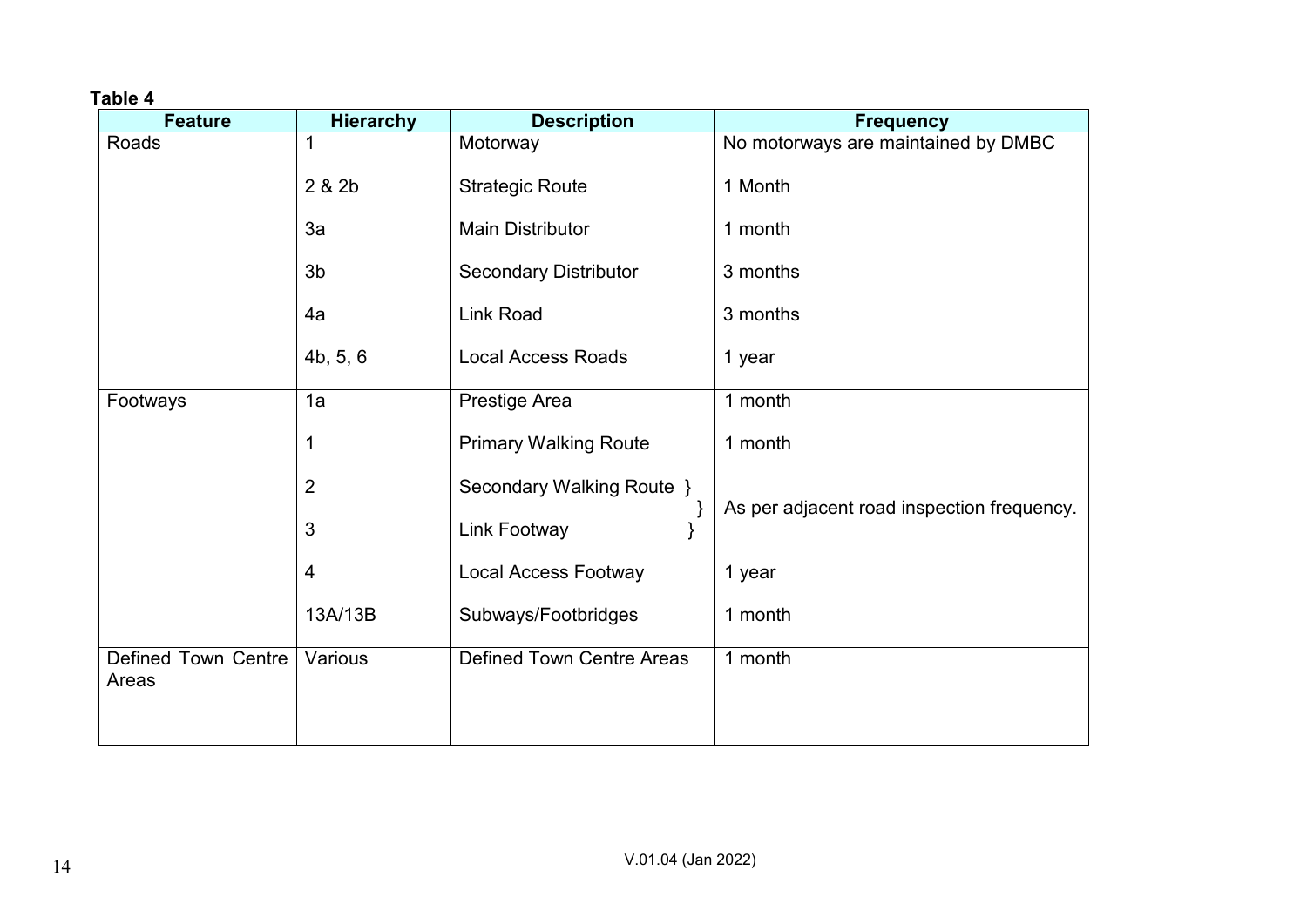| <b>Cycle Route</b> |   | Part of Carriageway     | As for adjacent road inspection frequency |
|--------------------|---|-------------------------|-------------------------------------------|
|                    | B | Remote from Carriageway | Year<br>Not included in this policy       |
|                    |   | <b>Cycle Trails</b>     |                                           |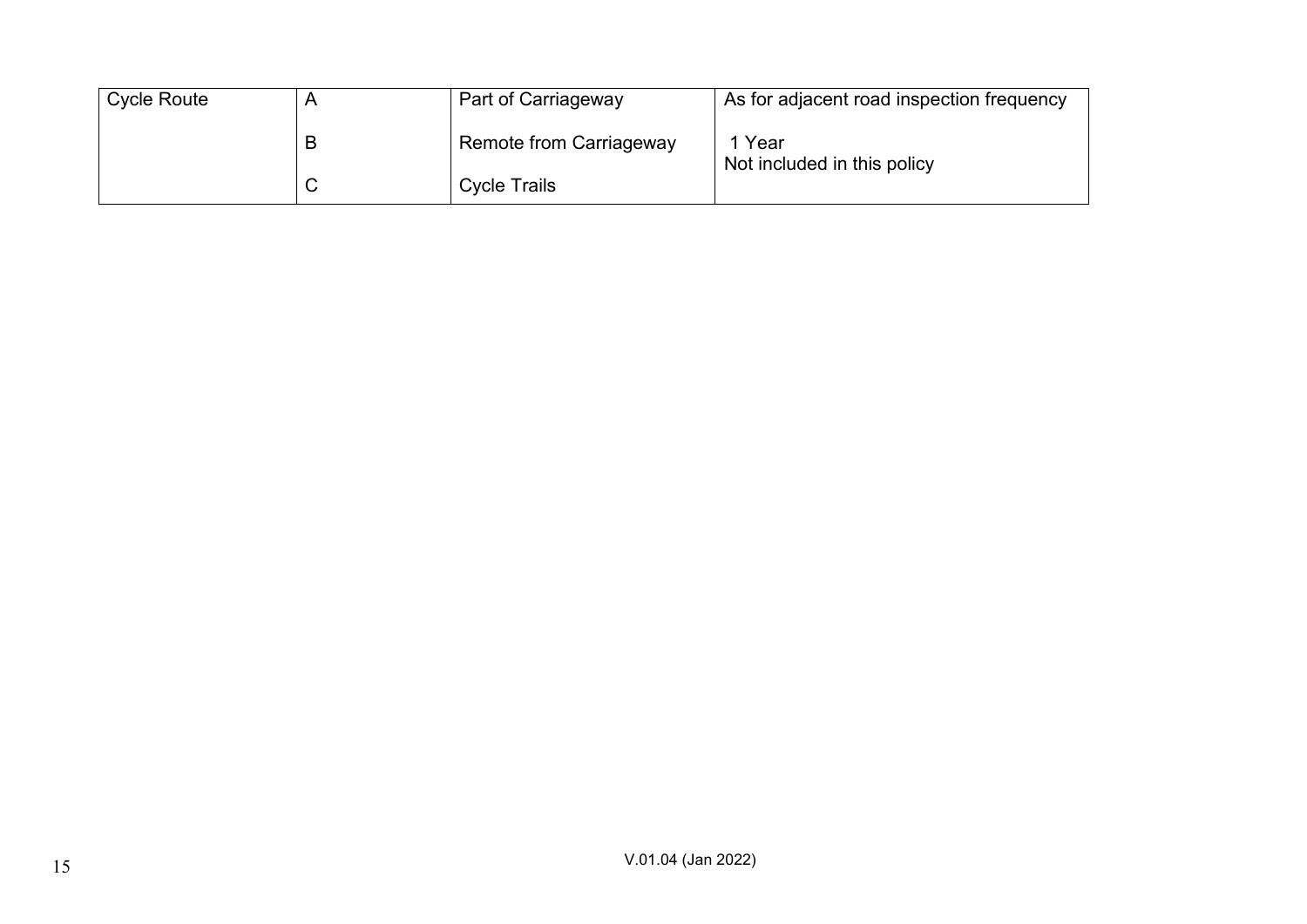# **Risk Based Approach (RBA)**

### **Defect Risk Assessment**

Any item or asset with a defect level which equals or exceeds the stated defect investigatory level adopted by the authority (as shown in Table 7) is to be assessed for potential risk.

## **Risk Evaluation**

All risks identified through this process have to be evaluated in terms of their significance, which means assessing the likely impact should the risk occur and the probability of it actually happening.

The risks are based upon the highest identified risk attributable to the type of defect, position and assessed type of usage, using the inspectors training, skill and local knowledge.

## **Risk Impact**

The impact of a risk occurring should be assessed on a scale of 1 to 4 as follows:

- little or *negligible* impact;
- minor or *low* impact;
- *noticeable* impact;
- major, *high* or serious impact.

The impact is quantified by assessing the extent of damage likely to be caused should the risk become an incident. It is likely to increase with the speed of highway users and the type of asset.

#### **Risk Probability**

The probability of a risk occurring should also be assessed on a scale of 1 to 4 as follows:

- *very low* probability;
- *low* probability;
- *medium* probability;
- *high* probability.

The probability is quantified by assessing the likelihood of users, passing by or over the defect, encountering the risk. As the probability is likely to rise with increased vehicular or pedestrian flow, the network hierarchy and defect location are important considerations in the assessment.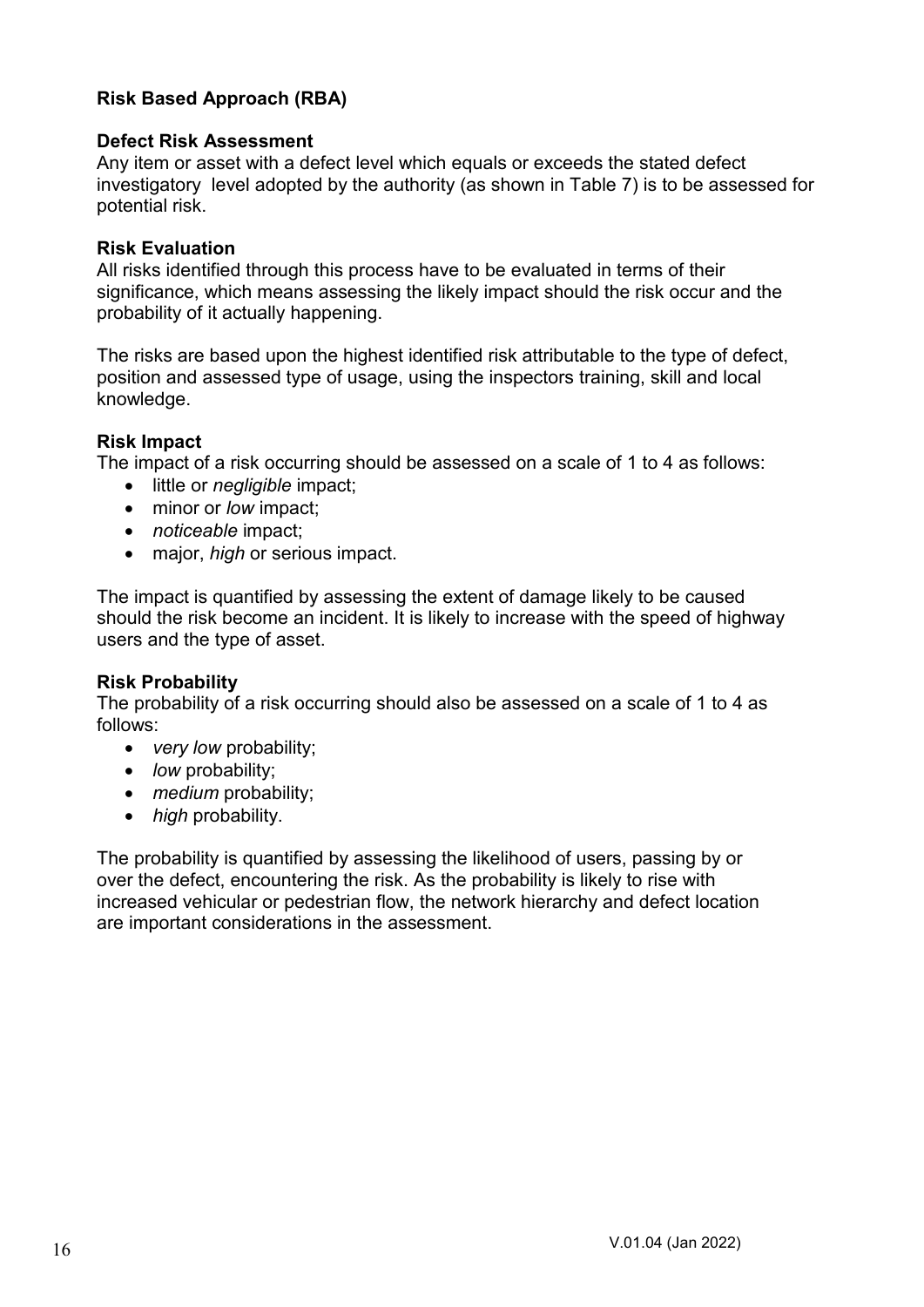# **Risk Factor and Management**

The risk factor is the product of the impact and probability and is therefore in the range of 1 to 16. This factor identifies the overall seriousness of the risk and the associated response as shown in the Risk Matrix in Table 5 below.

|                           |                | <b>Risk Matrix</b> |                                |                                      |
|---------------------------|----------------|--------------------|--------------------------------|--------------------------------------|
| Probability $\rightarrow$ | Very Low (1)   | Low $(2)$          | Medium (3)                     | High $(4)$                           |
| Impact $\downarrow$       |                |                    |                                |                                      |
| Negligible (1)            |                | 2                  | 3                              |                                      |
| Low $(2)$                 | 2              |                    | 6                              |                                      |
| Noticeable (3)            | 3              | 6                  | 9                              | 12                                   |
| High $(4)$                |                |                    | 12                             | 16                                   |
|                           |                |                    |                                |                                      |
| Response<br>Category      | Category 2 (L) |                    | Category $2(M)$ Category 2 (H) | Category 1<br><b>Safety Critical</b> |

#### **Table 5**

#### **Defect Category**

This defines the degree of urgency for which the repair needs to be undertaken. It is reflective of the nature, location and size of the defect and considers user risk.

| Cat 1                  | Defects that present an immediate or imminent risk to the highway                                                                                |  |  |
|------------------------|--------------------------------------------------------------------------------------------------------------------------------------------------|--|--|
| <b>Safety Critical</b> | user, eg, missing manhole/gully cover, highway collapse.                                                                                         |  |  |
|                        |                                                                                                                                                  |  |  |
| <b>Cat 2 High</b>      | Defects which may impact on the highway user but are not safety<br>critical, eg, potholes, missing, misaligned or rocking flags/paving<br>units. |  |  |
|                        |                                                                                                                                                  |  |  |
| <b>Cat 2 Medium</b>    | These defects are not required to be urgently rectified and focus<br>more on the serviceability needs of the highway.                            |  |  |
|                        |                                                                                                                                                  |  |  |
| <b>Cat 2 Low</b>       | Response of a more routine nature that support the serviceability<br>and sustainability of the highway network.                                  |  |  |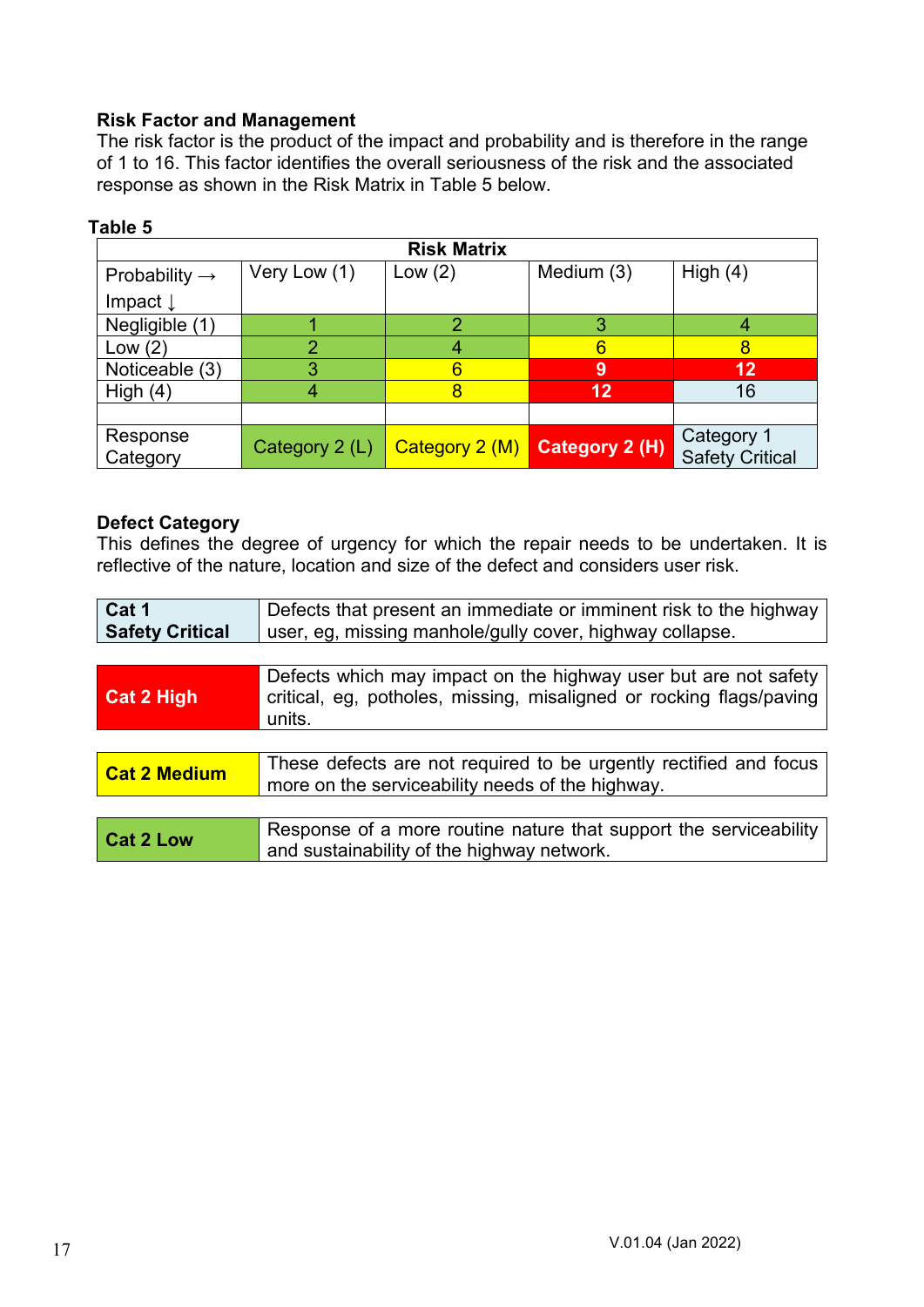# **Defect Response Times - Works Order Priorities**

| <b>Defect Category</b>              | <b>Works Order/</b><br><b>Priority Code</b> | Response                                                                                       | <b>Repair type</b>                            |
|-------------------------------------|---------------------------------------------|------------------------------------------------------------------------------------------------|-----------------------------------------------|
| Cat 1<br><b>Safety Critical</b>     | 1                                           | 2 hour response from time of<br>identification                                                 | Temporary or<br>Permanent                     |
| <b>Cat 2 High</b>                   | $\overline{2}$                              | Within 5 working days from the<br>date of identification<br>(Mon-Fri excluding bank holidays)  | Temporary or<br>Permanent                     |
| <b>Cat 2 Medium</b>                 | 3                                           | Within 25 working days from the<br>date of identification<br>(Mon-Fri excluding bank holidays) | Permanent                                     |
| <b>Cat 2 Low</b>                    | $\overline{4}$                              | Planned programmed works                                                                       | Permanent                                     |
|                                     |                                             |                                                                                                |                                               |
| <b>NRSWA</b>                        | R                                           | <b>Report to Network Management</b>                                                            | Determined by<br>asset owner                  |
| <b>Street Lighting</b>              | <b>Use Street</b><br>Lighting<br>Contract   | Report to asset owner                                                                          | Determined by<br>asset maintainer             |
| <b>Network</b><br><b>Management</b> | N                                           | <b>Report to Network Management</b>                                                            | Determined by<br><b>Network</b><br>Management |
| <b>Street Scene</b>                 | S                                           | <b>Report to Street Scene</b>                                                                  | Determined by<br><b>Street Scene</b>          |
| <b>Drainage</b>                     | Use Drainage<br>Contract                    | Report to asset owner                                                                          | Determined by<br>asset maintainer             |
| <b>Operations</b>                   | W                                           | <b>Report to Highway Operations</b>                                                            | <b>Works Not Done</b>                         |
| <b>Road Markings</b>                | L                                           | Report to asset maintainer                                                                     | Determined by<br>asset maintainer             |
|                                     |                                             |                                                                                                |                                               |
| <b>Bridges</b>                      | B                                           | Report to asset maintainer                                                                     | Determined by<br>asset maintainer             |
| <b>Maintenance</b>                  | M                                           | To be considered for future<br>maintenance                                                     | Determined by<br>asset maintainer             |

**Table 6** - identifies Doncaster Councils' highway defect response times.

Response allows for compliance with the requirements of the NRSWA 1991 and Traffic Management Act 2004.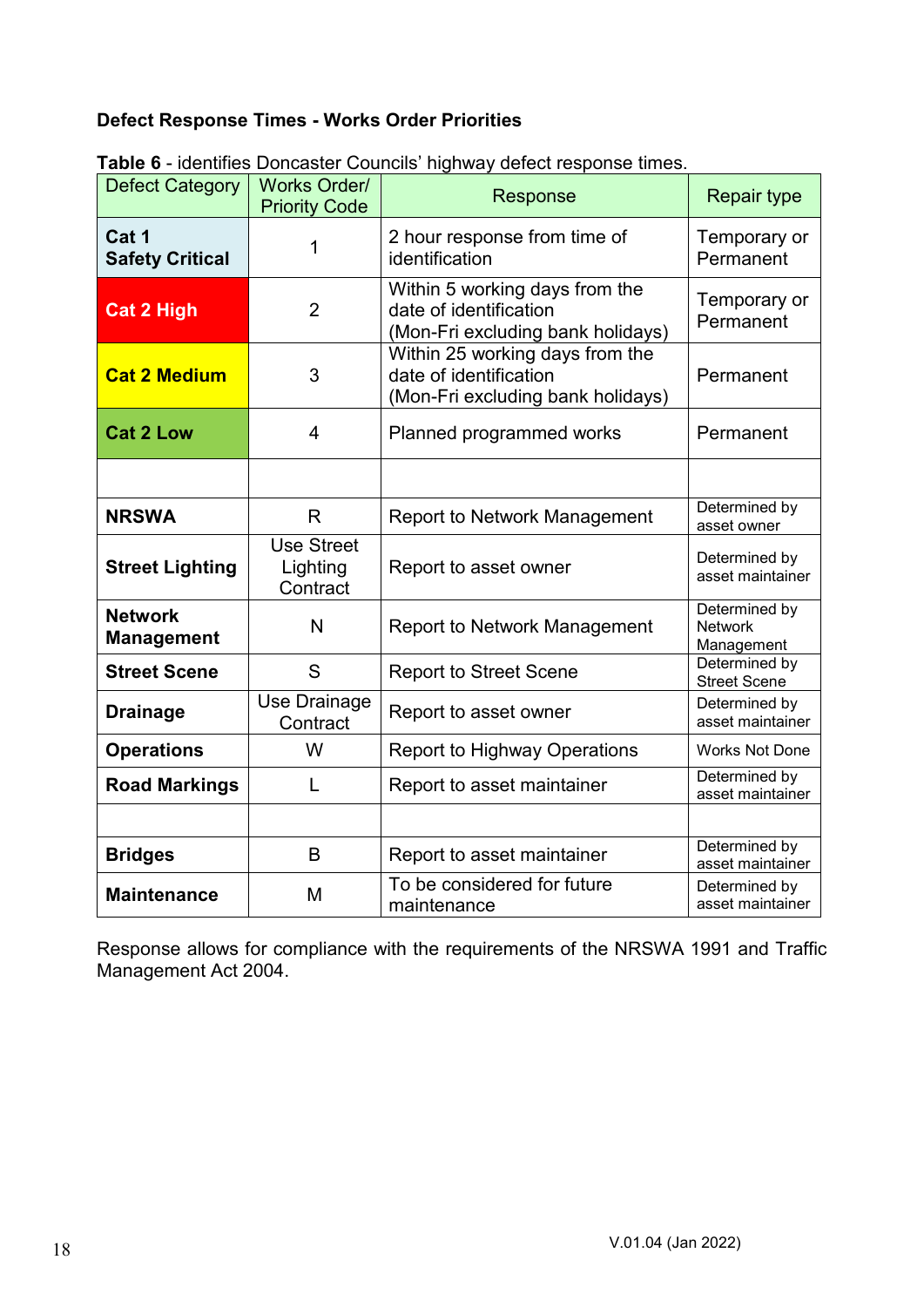# **Investigatory /Notification Levels**

**Table 7** - provides guidance to identify non safety critical defects that qualify for Category 2 safety repair Investigation or notification.

| <b>Highway Feature</b>                                                                                                                    | <b>Surface</b><br><b>Type</b> | <b>Defect</b>                                                                       | <b>Investigatory Level</b><br><b>Category 2</b><br>(action subject to RBA) |
|-------------------------------------------------------------------------------------------------------------------------------------------|-------------------------------|-------------------------------------------------------------------------------------|----------------------------------------------------------------------------|
| Carriageway                                                                                                                               | Flexible/Rigid                | Pothole<br>Depression(s)                                                            | As per Pothole Policy<br><b>RBA</b>                                        |
|                                                                                                                                           | Modular/Rigid                 | Abrupt difference in level.<br>Missing unit.                                        | 40 <sub>mm</sub><br>All occurrences                                        |
| <b>Pedestrian Crossings</b><br><b>Crossover Points</b>                                                                                    | Flexible/Rigid                | Pothole<br>Depression(s)                                                            | As per Pothole Policy<br><b>RBA</b>                                        |
| <b>Steps</b><br><b>Footway Area</b><br>Cycle Route Type A<br>or B<br>Kerb, Channel or<br>Edging adjacent to a<br>pedestrian paved<br>area | Modular/Rigid                 | Missing unit.<br>Abrupt difference in level.<br>Misaligned.<br>Damaged.<br>Rocking. | All occurrences<br>20mm<br>20mm<br>20 <sub>mm</sub><br>20mm                |
| Kerb, Channel or<br>Edging not adjacent<br>to a pedestrian paved<br>area                                                                  |                               | Missing unit.<br>Abrupt difference in level.<br>Misaligned.<br>Damaged.<br>Rocking. | All occurrences<br>40 <sub>mm</sub><br>40mm<br>40 <sub>mm</sub><br>40mm    |
| Verge                                                                                                                                     | Unpaved                       | Damaged                                                                             | <b>RBA</b>                                                                 |
| <b>Other Highway</b><br><b>Features</b>                                                                                                   |                               | <b>Defect</b>                                                                       | <b>Investigatory Level</b><br>for Notification to<br>other service areas   |
| <b>Street Furniture</b>                                                                                                                   |                               | Exposed wiring.<br>Damaged, missing items                                           | All occurrences                                                            |
| <b>Third Party</b><br>Reinstatements                                                                                                      |                               | Depressions, Abrupt<br>difference in level.                                         | 20mm Footway<br>40mm Carriageway                                           |
| <b>Third Party Apparatus</b>                                                                                                              |                               | Defective, damaged,<br>missing items                                                | All occurrences                                                            |
| <b>Obstructions</b>                                                                                                                       |                               | Objects affecting visibility<br>and/or passage,<br>obscured items.                  | All occurrences                                                            |
| Road Markings and<br>Road studs                                                                                                           |                               | Missing, misleading or<br>75% worn                                                  | All occurrences                                                            |

The above tables are neither exclusive nor exhaustive.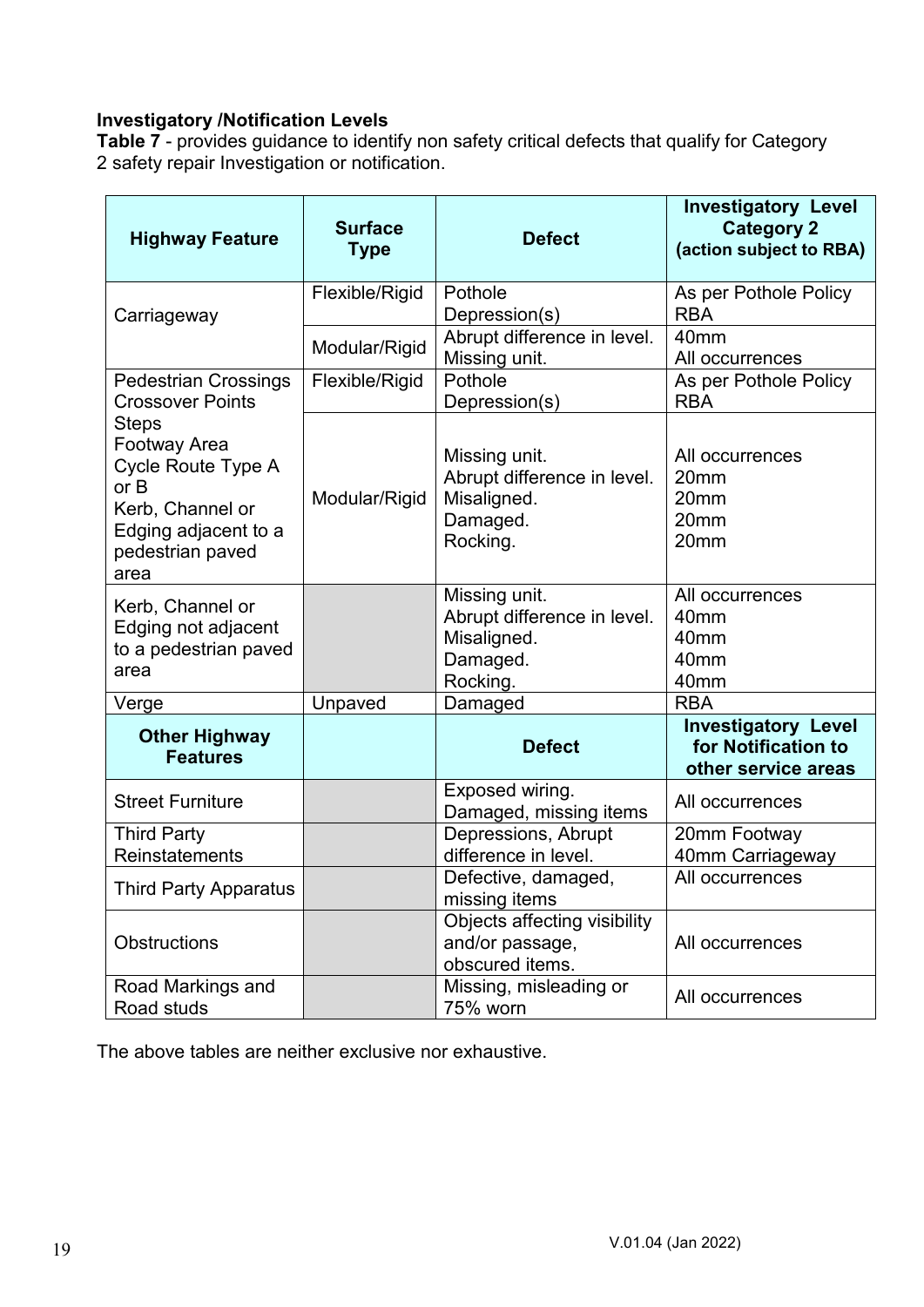# **Photographs Examples of Typical Category 2 defects**





Carriageway pothole Level difference to broken/damaged flags



Loose or missing kerbs **Depression** 



# **Examples of Typical Category 1 defects**





Lamp column door off Collapse in Carriageway Missing Manhole Cover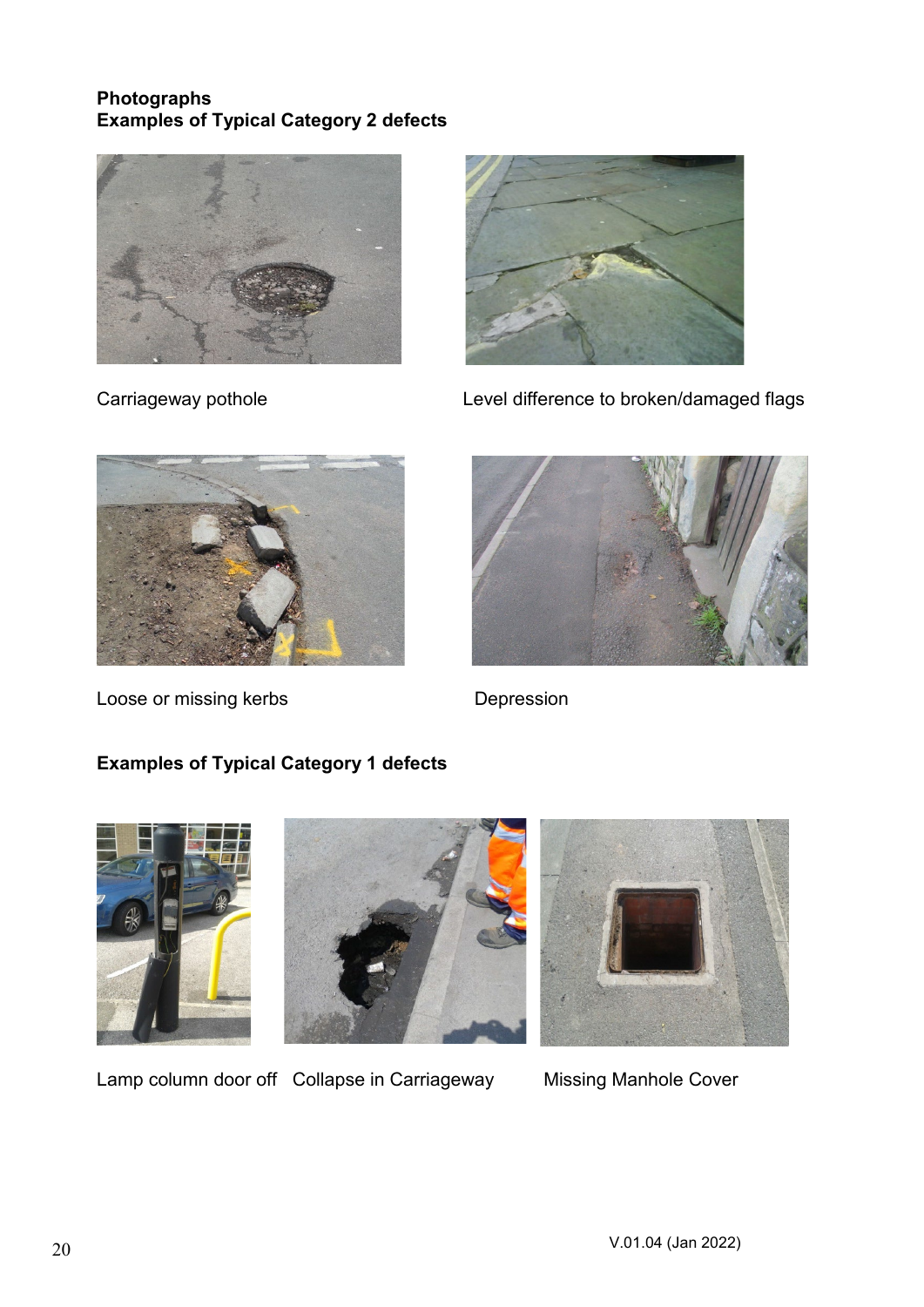## **Inspector Qualifications and Training Training**

All permanent and any temporary highway inspectors will be provided with and shall undertake training as necessary.

# **Qualifications**

All permanent highway inspectors are expected to become qualified to the recommended standards as per the prevailing national Highway Maintenance guidance documents. This qualification shall, where possible, be undertaken within 12 months of appointment.

Prior to qualification, temporary highway inspectors or trainee inspectors shall work under the guidance of such qualified inspector(s) as necessary, in order to gain up to date knowledge and on the job experience.

# **Audits**

To maintain the quality of the service, regular internal inspection audits will be undertaken based on the contents of this policy and the guidance given in the highway inspection manual. Following an audit, repeat safety inspections maybe be undertaken if considered necessary. Refresher training will be provided and shall be undertaken, along with a period of close monitoring, to ensure areas of concern have been addressed.

# **Updates and Refresher Training.**

Where appropriate, following inspection audit reviews, updates to the policy, changes to the inspection manual, or any other reason deemed necessary toolbox talks will be carried out to update all relevant personnel.

When required, further training will be undertaken to ensure that the recognised highway inspectors qualification is correctly maintained and renewed as required.